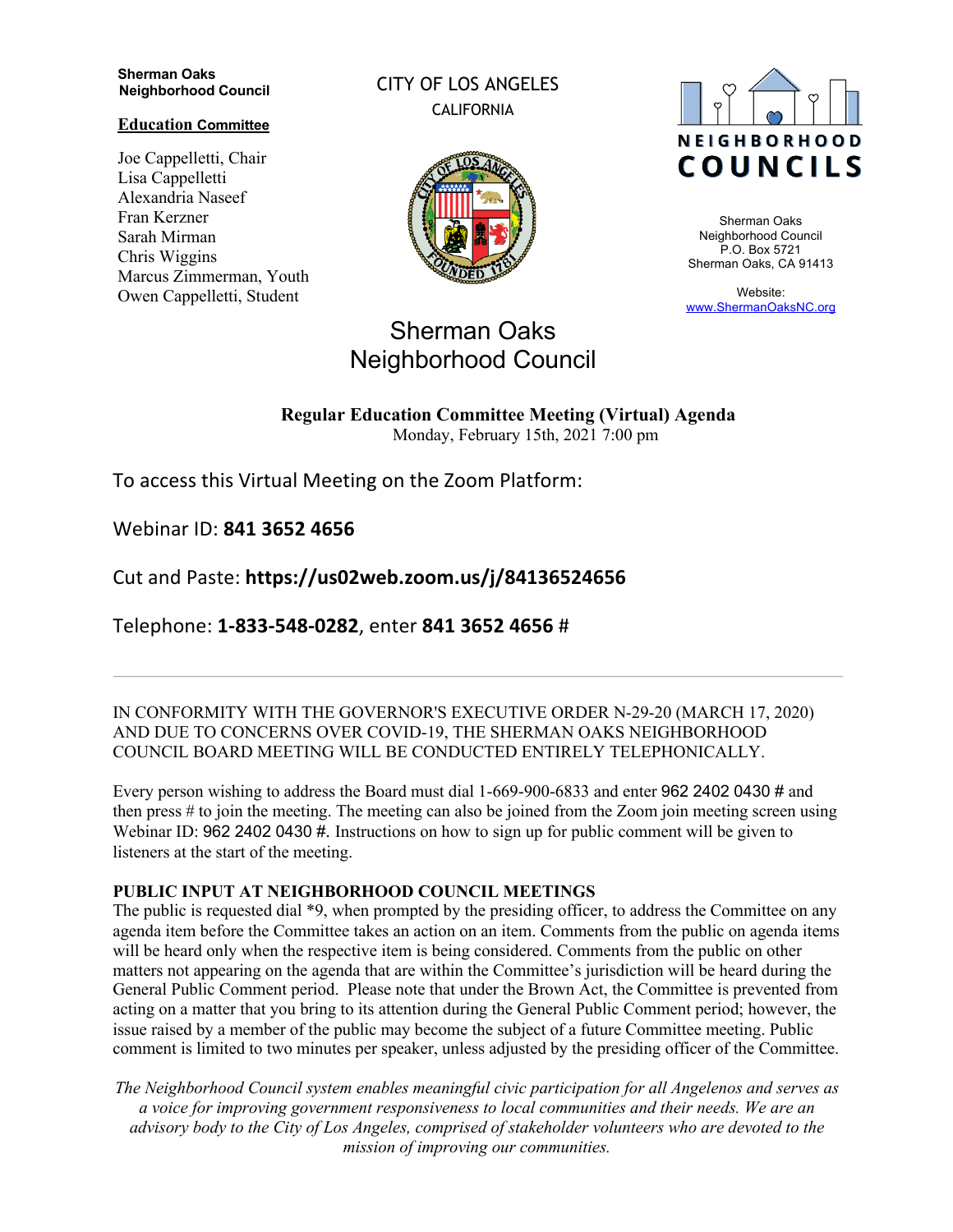Sherman Oaks Neighborhood Council Regular Education Committee Meeting Agenda, Thursday, July  $9<sup>th</sup>$ , 7 pm Page 2

#### **I. CALL TO ORDER & ROLL CALL**

- a. Call to Order by Chair Joe Cappelletti
- b. Roll Call

#### **II. ADMINISTRATIVE MOTIONS**

Approval of the Minutes of the January  $25<sup>th</sup>$  Education Committee

#### **III. COMMENTS BY PUBLIC OFFICIALS**

- **IV. CHAIR'S REPORT** General Updates Committee Progress: Chris/Fran – Tutoring Lisa/Sarah/Alex – Speakers – UPDATE ON FEBRUARY 27TH EVENT Book series
- **V. MOTIONS – NONE**

#### **VI. GENERAL PUBLIC COMMENT ON NON-AGENDA ITEMS**

**VII. EDUCATION COMMITTEE BUSINESS** Outreach to future speakers Coordination of Tutoring Program

#### **VIII. ADJOURNMENT**

#### **THE AMERICAN WITH DISABILITIES ACT**

As a covered entity under Title II of the Americans with Disabilities Act, the City of Los Angeles does not discriminate on the basis of disability and upon request will provide reasonable accommodation to ensure equal access to its programs, services, and activities. Sign language interpreters, assisted listening devices, or other auxiliary aids and/or services may be provided upon request. To ensure availability of services, please make your request at least 3 business days (72 hours) prior to the meeting by contacting the Department of Neighborhood Empowerment by calling (213) 978-1551 or email: NCsupport@lacity.org

#### **PUBLIC ACCESS OF RECORDS**

In compliance with Government Code section 54957.5, non-exempt writings that are distributed to a majority or all of the board in advance of a meeting may be viewed at our website: www.ShermanOaksNC.org or at the scheduled meeting. In addition, if you would like a copy of any record related to an item on the agenda, please email: gil.imber.sonc@gmail.com.